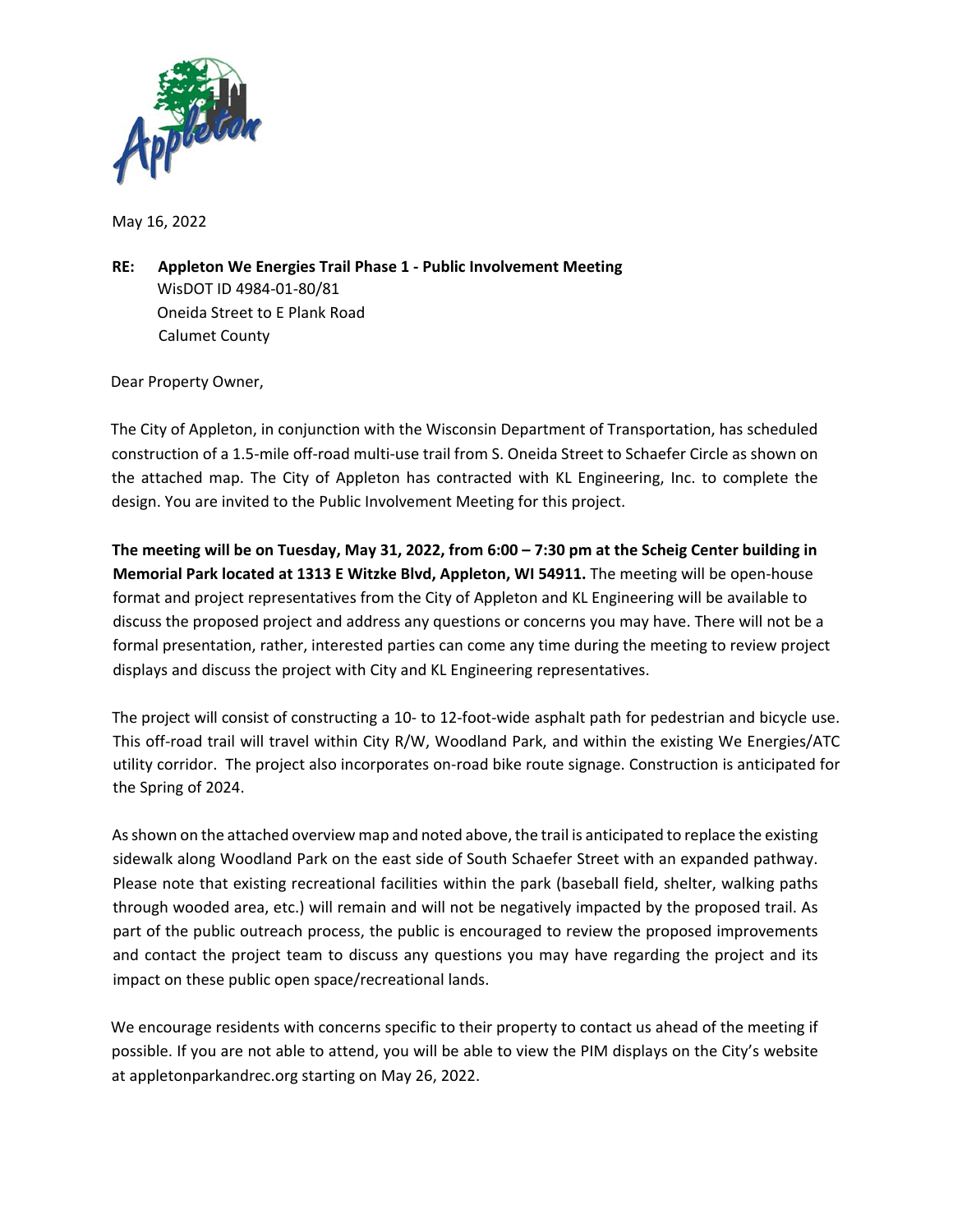### **Please submit any comments or questions by June 30, 2022**. These can be emailed or mailed directly

to the following project personnel:

 **Lynda Fink, Project Manager** 

(mail) KL Engineering, Inc Suite 211 W175N11081 Stonewood Dr Germantown, WI 53022 (e‐mail) lfink@klengineering.com (phone) 262.735.4856

### **Tom Flick, CPRP Deputy Director**

(mail) Appleton Parks, Recreation and Facilities Management Department 1819 Witzke Blvd Appleton, WI 54911 (email) tom.flick@appleton.org (phone) 920.832.3915

If you have any questions or information that may assist in the development of this project, we encourage you to attend the meeting. If you would like additional information, please contact me at 262.735.4856, or by email at lfink@klengineering.com.

Sincerely,

Lynda Fink, PLA KL Engineering, Inc.

Cc: Tom Flick, Deputy Director, Appleton Parks, Recreation and Facilities Department

Encl. Project Location Map Comment Form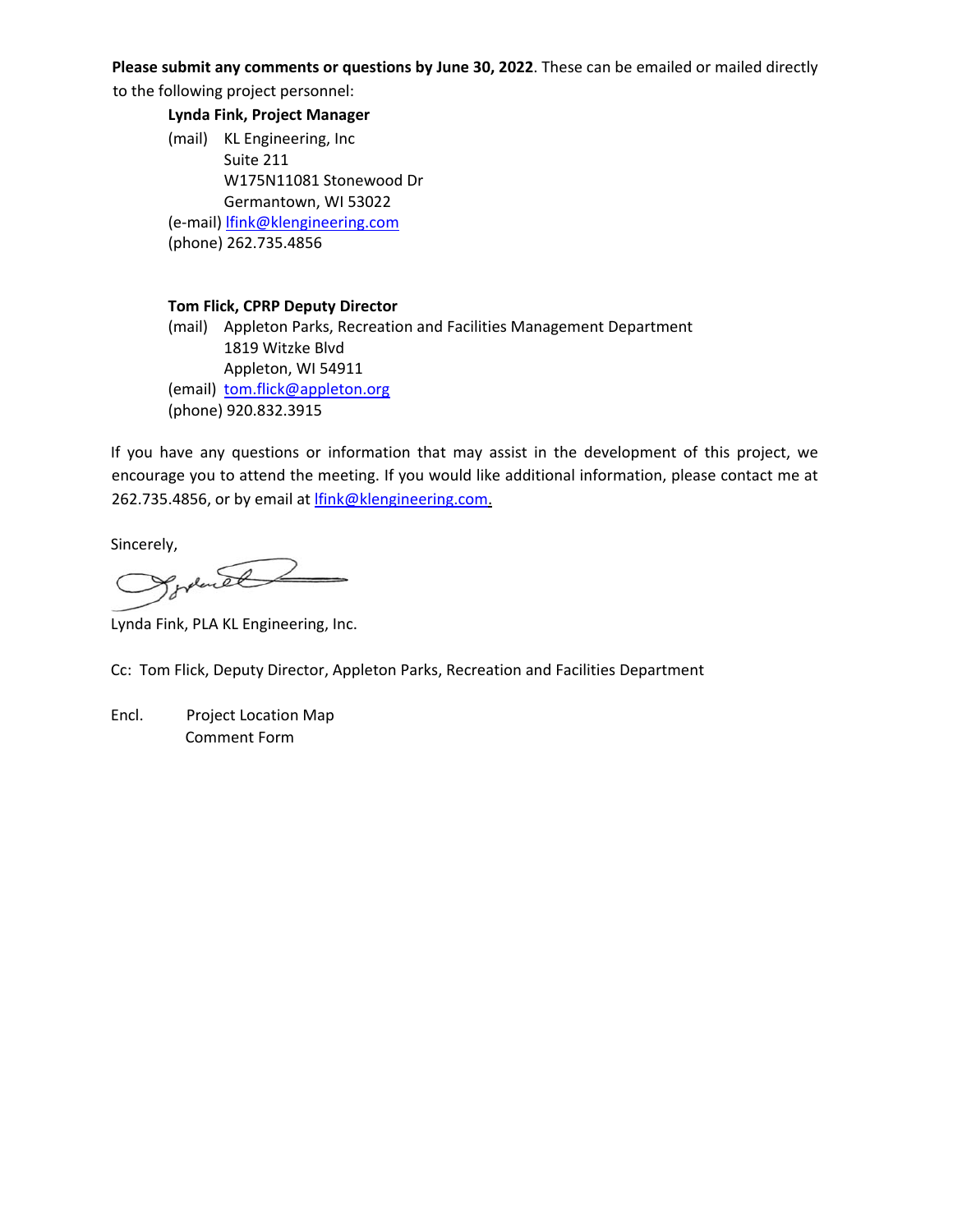

# APPLETON WE ENERGIES TRAIL PHASE 1

## PROJECT OVERVIEW

WisDOT ID 4984-01-80 ONEIDA STREET - EAST PLANK ROAD CALUMET COUNTY





N